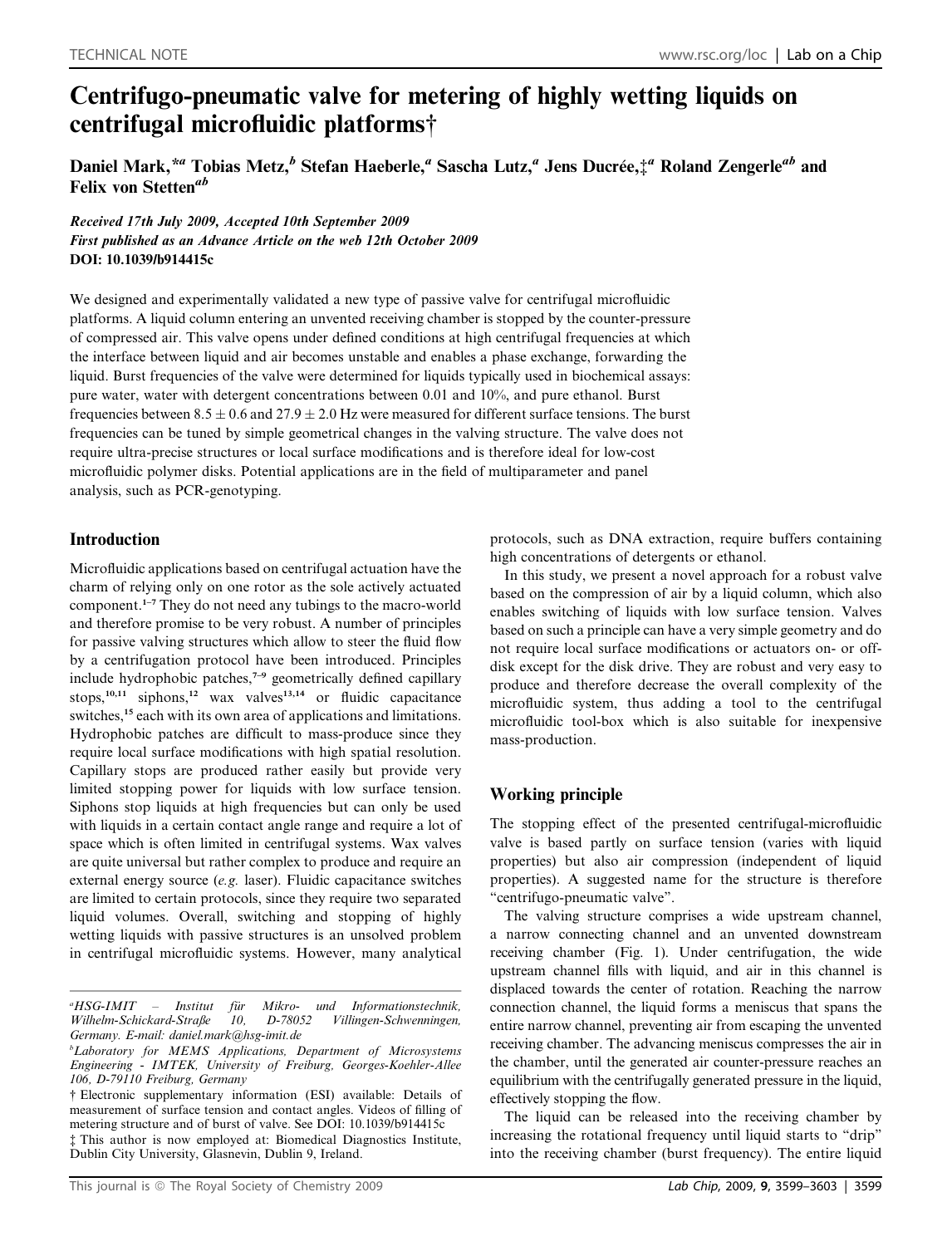

Fig. 1 A metering structure based on the centrifugo-pneumatic valve. (a) Nomenclature and volumes: Liquid can fill the metering channel through the feed channel. The metered volume is defined by the metering channel  $V_M$ , the volume of the receiving chamber is  $V_0$ . (b)–(e): Functional principle: (b–d) While liquid is filling the metering channel at a first centrifugal metering frequency, the increased air pressure  $p_1$  stops the liquid from entering the receiving chamber. (e) At a higher centrifugal frequency, the liquid is transported to the receiving chamber while leaving air bubbles decrease the air pressure.

can be released despite the decreasing liquid plug length and increasing air pressure since the liquid/air interface becomes unstable at high centrifugal forces (Rayleigh–Taylor instability<sup>16</sup>) resulting in air bubbles that leave the receiving chamber which lowers the air counter-pressure.

## Experiments and results

## Physical effects relevant for the experiments

The centrifugo-pneumatic valve was characterized for a wide range of surface tensions, connection channel geometries and volumes of the receiving chamber. All experiments were observed with a stroboscopic setup<sup>17</sup> under rotation and burst frequencies were determined by increasing the centrifugal frequency in 1 Hz steps until liquid was observed in the receiving chamber (Fig. 2).

Three effects are considered for predicting the operating range of the centrifugo-pneumatic valve:

1. Pinning. Pinning of the meniscus arises due to the surface tension of the liquid at the sudden 3D-expansion of the narrow connection channel towards the receiving chamber. A 90 expansion angle is assumed for the side and bottom channel walls, while the top wall is defined by the lid and does not

expand (0 $^{\circ}$ ). The associated pressure  $p_{\text{cap}}$  can be calculated by the integral theorem<sup>18</sup> according to eqn  $(1)$  and  $(2)$ :

$$
p_{\text{cap}} = -\frac{\sigma}{A} \sum_{i} \cos(\Theta_i) l_i \tag{1}
$$

$$
\Rightarrow p_{\text{cap}} = \sigma \left( \frac{2 \sin \Theta}{w} + \frac{\sin \Theta}{d} - \frac{\cos \Theta}{d} \right) \tag{2}
$$

where  $\sigma$  is the surface tension of the liquid, A, w and d are the crosssection area, width and depth of the rectangular narrow connection channel and  $\Theta$  is the contact angle between liquid and substrate. In the presented experiments, the same material was used for substrate and lid.  $l_i$  is the projection of the liquid/solid interface line with the contact angle  $\Theta_i$  on the channel's cross-section A.

2. Air compression. Air compression results in an increased pressure  $\Delta p_{\text{air}}$  in the receiving chamber due to intrusion of the meniscus (ideal gas law) (eqn (3)):

$$
\Delta p_{\text{air}} = p_0 \frac{V_0}{V_0 - \Delta V} - p_0 \tag{3}
$$

where  $p_0$  is the ambient pressure (100 kPa),  $V_0$  the volume of the receiving chamber and  $\Delta V$  the air volume reduction due to the intruding meniscus.



Fig. 2 Centrifugo-pneumatic valve observed by a stroboscopic measurement setup. The white arrows highlight the advancing liquid interface. (a, b) Liquid from the feed channel fills the metering channel at a metering rotational frequency  $f_1$ , (c, d) after the metering chamber is filled, excess liquid leaves via the overflow channel  $(c,*)$  thus defining a metered volume and  $(e)$  is transported into the receiving chamber at a higher burst frequency  $f_2$ . The liquid in these images is colored with ink for better visibility.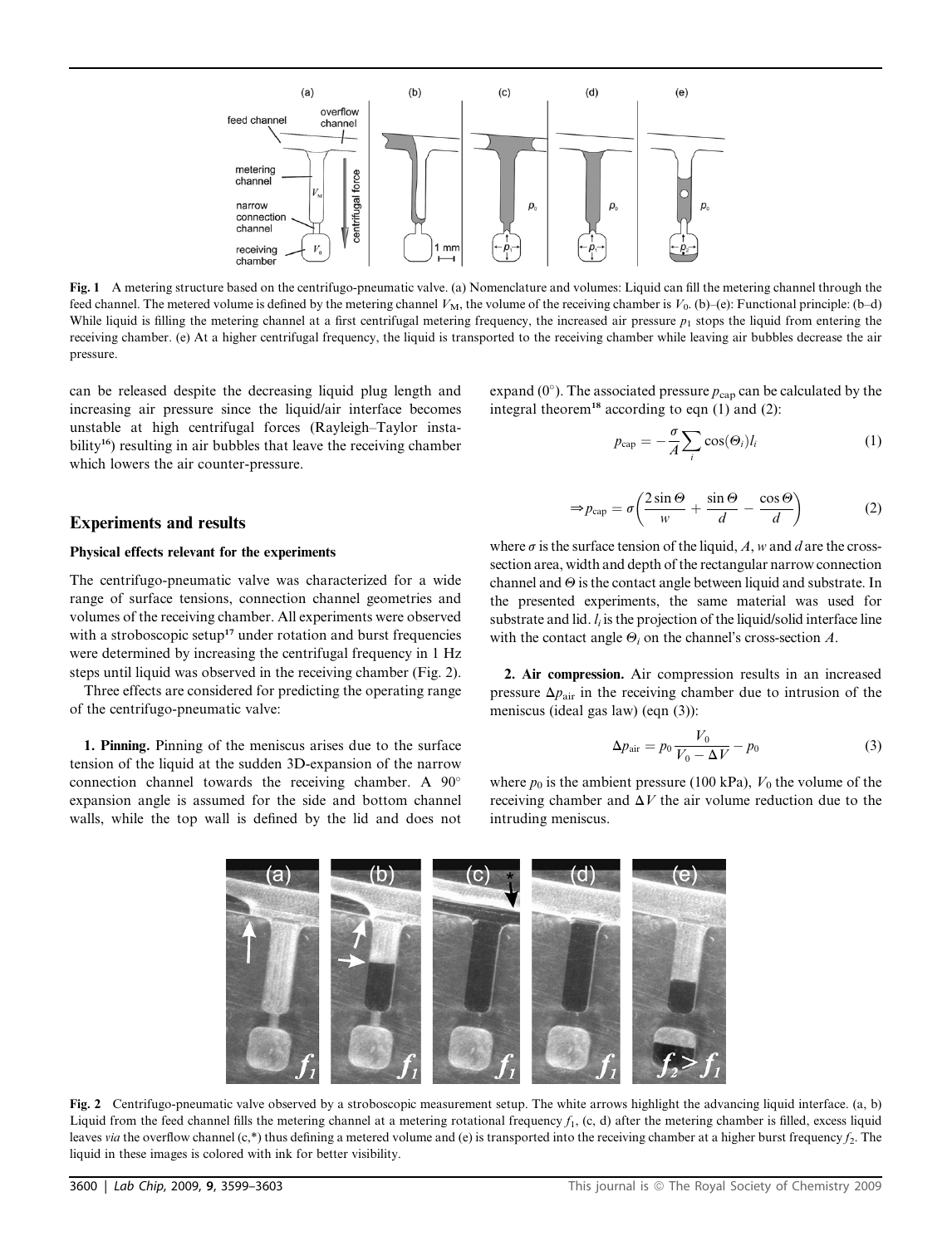3. Rayleigh–Taylor instability. In order to fill the receiving chamber completely, the intruding liquid has to replace the air. Air can only escape through the channel through which the liquid enters. This happens when high centrifugal forces destabilize the liquid/air interface. The condition for an interface destabilization at a centrifugal frequency  $f_{RT}$  is given by eqn (4):<sup>16</sup>

$$
f_{RT} = \frac{1}{\lambda_{\rm crit}} \sqrt{\frac{\sigma}{W\rho}}
$$
 (4)

where  $\lambda_{\text{crit}}$  is a critical length of the interface, W is the radial position of the valve and  $\rho$  is the density of the liquid. It is noteworthy that this condition is independent of the plug length, thus permitting a complete emptying of the metering channel at decreasing plug length.

In order to quantify the valve, the burst frequency was defined as the centrifugal frequency at which liquid visibly enters the receiving chamber (optical limit of detection (LOD) in this setup:  $LOD = 0.2 \mu L$ ). The Rayleigh–Taylor instability occurs at relatively high frequencies and enables complete emptying of the metering channel. For determining the burst pressure  $p_{\text{burst}}$ , a semi-empirical expression (eqn (5)) considering capillary and pneumatic pressure effects proved most effective:

$$
p_{\text{burst}} = Cp_{\text{cap}} + B + \Delta p_{\text{air}} \Rightarrow
$$
  

$$
(2\pi f_{\text{burst}})^2 \rho IR = C\sigma \left(\frac{2\sin\Theta}{w} + \frac{\sin\Theta}{d} - \frac{\cos\Theta}{d}\right)
$$
  

$$
+B + p_0 \left(\frac{V_0}{V_0 - \Delta V} - 1\right)
$$
 (5)

where *l* is the length of the liquid plug ( $=$  length of the metering channel), R the mean radial position of the liquid plug and  $f_{\text{burst}}$ the burst frequency. The empirical constants  $C$  and  $B$  represent the experimental finding that the air pressure in the closed receiving chamber enhances the stability of the liquid/air interface and account for the specific geometry of the centrifugopneumatic valve. It should be noted that eqn (5) does not approach the pinning burst pressure  $p_{cap}$  for  $V_0 \rightarrow \infty$ . For a more detailed theoretical analysis, the dependency of C on  $V_0$ for large  $V_0$  has to be taken into account. However, for the observed realistic parameter space, this equation predicts the burst frequencies very well.

### Results

## Influence of the surface tension

First, the centrifugal burst frequency  $f_{\text{burst}}$  was measured for connection channels with  $w = 400 \mu m$ ,  $d = 150 \mu m$  and liquids with different surface tensions, including varying Tween 20 concentrations (Sigma–Aldrich Laborchemikalien GmbH, Germany) and pure ethanol (Merck KgaA, Germany, ethanol pro analysi). The centrifugo-pneumatic valve reliably stopped all liquids (Fig. 3) with decreasing burst frequencies for decreasing surface tension, as expected from eqn  $(5)$ . If residual liquid remained in the metering structure, a second step with a deceleration (e.g. to 10 Hz for water) and acceleration step (to 50 Hz) proved helpful. In order to quantify the pneumatic effect, the expected pinning pressure  $p_{cap}$  was plotted vs. the observed centrifugal burst pressure (calculated from  $f_{\text{burst}}$  according to



Fig. 3 Plots of the experimental burst frequencies for different liquids. (a) Burst frequencies for different Tween 20 concentrations and ethanol, the error bars represent one standard deviation (16 data points each). (b) Expected pinning pressure (eqn (2)) vs. observed centrifugal burst pressure for different surface tensions (experimental data as in plot (a)). The high slope shows the enhancement of the centrifugal burst pressure by the unvented receiving chamber. The line represents a fit to eqn (6).

eqn (5)). The result was fitted to the experimental data in the following variation of eqn (5):

$$
p_{\text{burst}} = C\sigma \left( \frac{2\sin\Theta}{w} + \frac{\sin\Theta}{d} - \frac{\cos\Theta}{d} \right) + A(V_0) \tag{6}
$$

where  $A(V_0)$  includes the constant B and the air pressure term. The following fit parameters were found:  $C = 16.3 \pm 1.7$ ,  $A(V_0) = 144 \pm 722$  Pa (fit with Origin 6.1G, OriginLab Corp., Northampton, MA, USA). This shows the significant effect of the unvented receiving chamber, since a value of  $C = 1$  would be expected for a simple pinning effect.

Values for the surface tension, the contact angles, and a movie of the burst can be found in ESI.†

#### Influence of the connection channel geometry

The influence of the connection channel geometry was also investigated by varying the connection channel depth at a constant width of 400  $\mu$ m. The resulting data were fitted to eqn (6) (Fig. 4).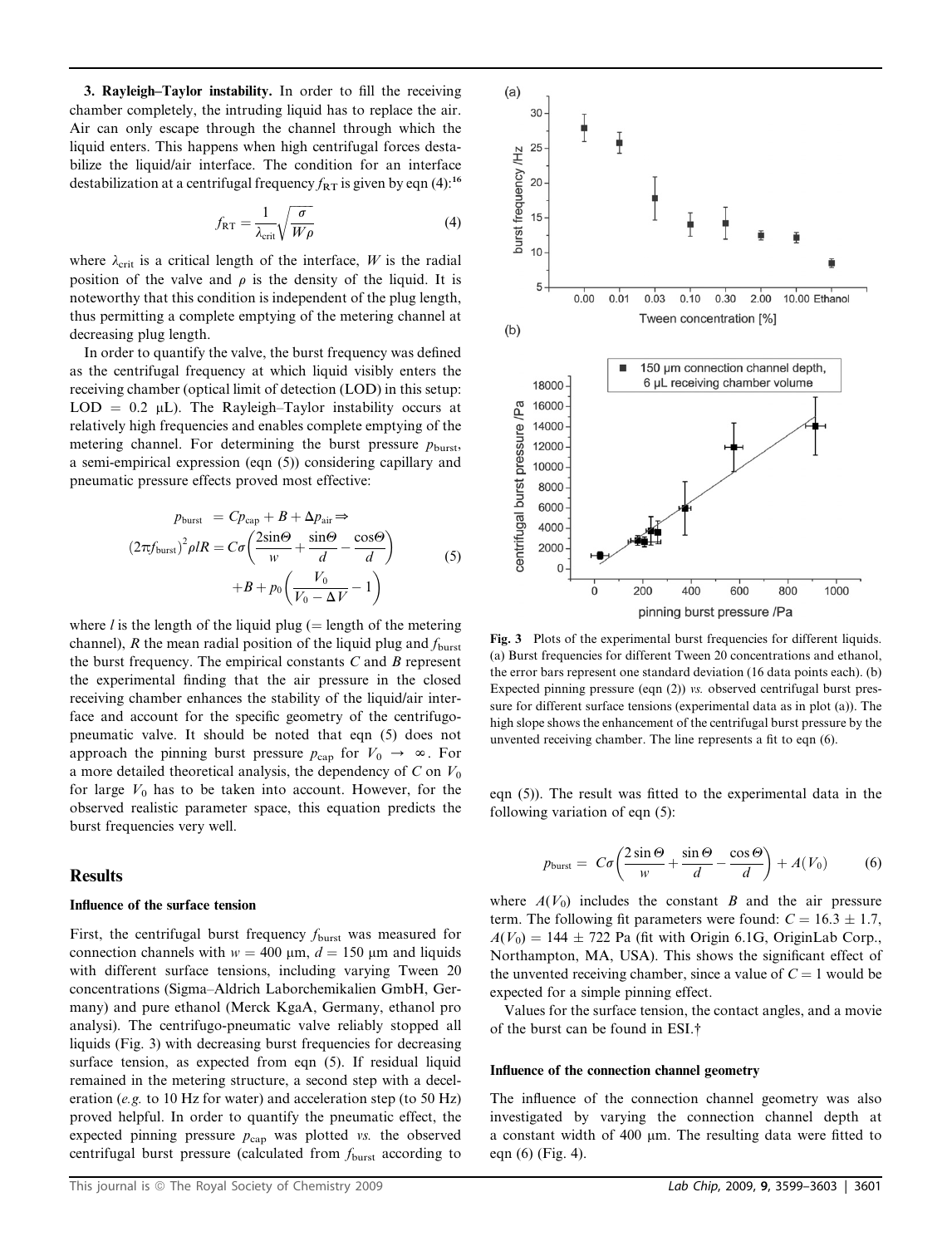

Fig. 4 Observed centrifugal burst pressures for different connection channel depths (bars represent one standard deviation, 4 data points each). The channel width  $w$  was 400  $\mu$ m. The line represents a fit to eqn (6).

Fit parameters were found to be  $C = 15.5 \pm 0.6$  and  $A(V_0) =$  $-768 \pm 169$  Pa which is consistent with the fit in Fig. 3. This shows that burst pressures for the centrifugo-pneumatic valve can be tuned by the connection channel geometry.

#### Influence of the receiving chamber volume

Since the enhanced stopping effect of the centrifugo-pneumatic valve is attributed to air compression, the compressible volume and thus the receiving chamber is also an important parameter. Therefore, the burst frequencies for chamber volumes  $V_0$ between 1 and 36  $\mu$ L were measured with pure water (Fig. 5). The result was fitted to the following variation of eqn (5):

$$
p_{\text{burst}} = D(\sigma, \Theta, d) + p_0 \left( \frac{V_0}{V_0 - \Delta V} - 1 \right) \tag{7}
$$

where the constant  $D$  includes the effects related to surface tension, contact angle and connection channel depth.

The fit resulted in the following parameters:  $D = 7294 \pm 2542$ Pa and intruding liquid  $\Delta V = 0.122 \pm 0.040$  µL, which is consistent with the previous findings, and the limit of detection  $(LOD_{\Delta V} \leq 0.2 \mu L)$ . The discrepancies between the observed burst pressures for  $V_0 = 1$ , 6 and 36 µL compared to  $V_0 = 2$  and  $12 \mu$ L can be explained by prototyping tolerances: The structures with 1, 6 and 36  $\mu$ L (test-disk 1) had an average connection channel depth  $d$  of 155  $\mu$ m, whereas the structures with 2 and  $12 \mu L$  (test-disk 2) had an average connection channel depth of 170  $\mu$ m, lowering the burst pressure according to eqn (5).

The intrusion of small volumes of liquid prior to the burst is owed to the definition of the burst frequency which is determined by a visible amount of liquid in the receiving chamber. Liquid in the receiving chamber can probably be avoided altogether if a low metering frequency, e.g. 8 Hz for water, is chosen. According to eqn (5) and the experimentally determined values for the empirical constants, the compression of the connection channel volume ( $\sim$ 0.04 µL) would be enough to stop the liquid, so the receiving chamber can stay completely dry during the metering step.



Fig. 5 Measured influence of the receiving chamber volume on the burst pressure. Squares represent measurements, bars one standard deviation (at least 10 data points each), and the line a fit based on eqn (7). The set target depth was  $150 \mu m$ , however, due to prototyping tolerances, the valves with 2 and 12  $\mu$ L volume had an average connection channel depth of 170  $\mu$ m while the valves with 1, 6 and 36  $\mu$ L volume had an average channel depth of 155  $\mu$ m. This explains the variation in centrifugal burst pressures.

# Materials & fabrication

The valving structures were micro-milled with a Minimill 3 (Minitech Machinery Corp., GA, USA) in a 4 mm cycloolefinpolymer (COP) disk (material from microfluidic ChipShop GmbH, Germany) using end mills with 0.4 mm and 1 mm diameter (F126.0040 and F113.0100, Gienger Industrie-Service, Switzerland). The disk was sealed with a two-layered foil as described previously.<sup>19</sup> Measurements were carried out on a centrifugal test stand with stroboscopic image acquisition.<sup>17</sup>

# **Conclusions**

We have designed, fabricated and tested a novel valving structure for centrifugal microfluidic platforms that shows robust valving for a variety of liquids commonly used in biochemical assays (aqueous solutions containing detergents or ethanol) that are problematic for other passive valves due to the low surface tension and contact angle. The valve can be fabricated without micron-precise structures or local surface modifications and is easily implemented in low-cost microfluidic polymer substrates. The dependency of the burst frequency on the downstream volume of the microfluidic network makes it very useful at a blind (downstream) end of a microfluidic structure with sufficiently small downstream volume (verified for up to 36 mL downstream volume).

A series of centrifugo-pneumatic valves that branch off from a common feed channel can serve as a novel aliquoting structure with a unique advantage over existing metering structures: it requires no hydrophobic patches, works for highly wetting liquids and the metered volume is defined by a metering structure and not by the receiving chamber. This allows pre-storage of lyophilized or other reagents in the receiving chamber without changing the metered volumes. Additionally, since forwarding into the receiving chambers occurs simultaneously, all enzymatic reactions start at the same time. Also, the receiving chambers are not fluidically connected after aliquoting, thus preventing